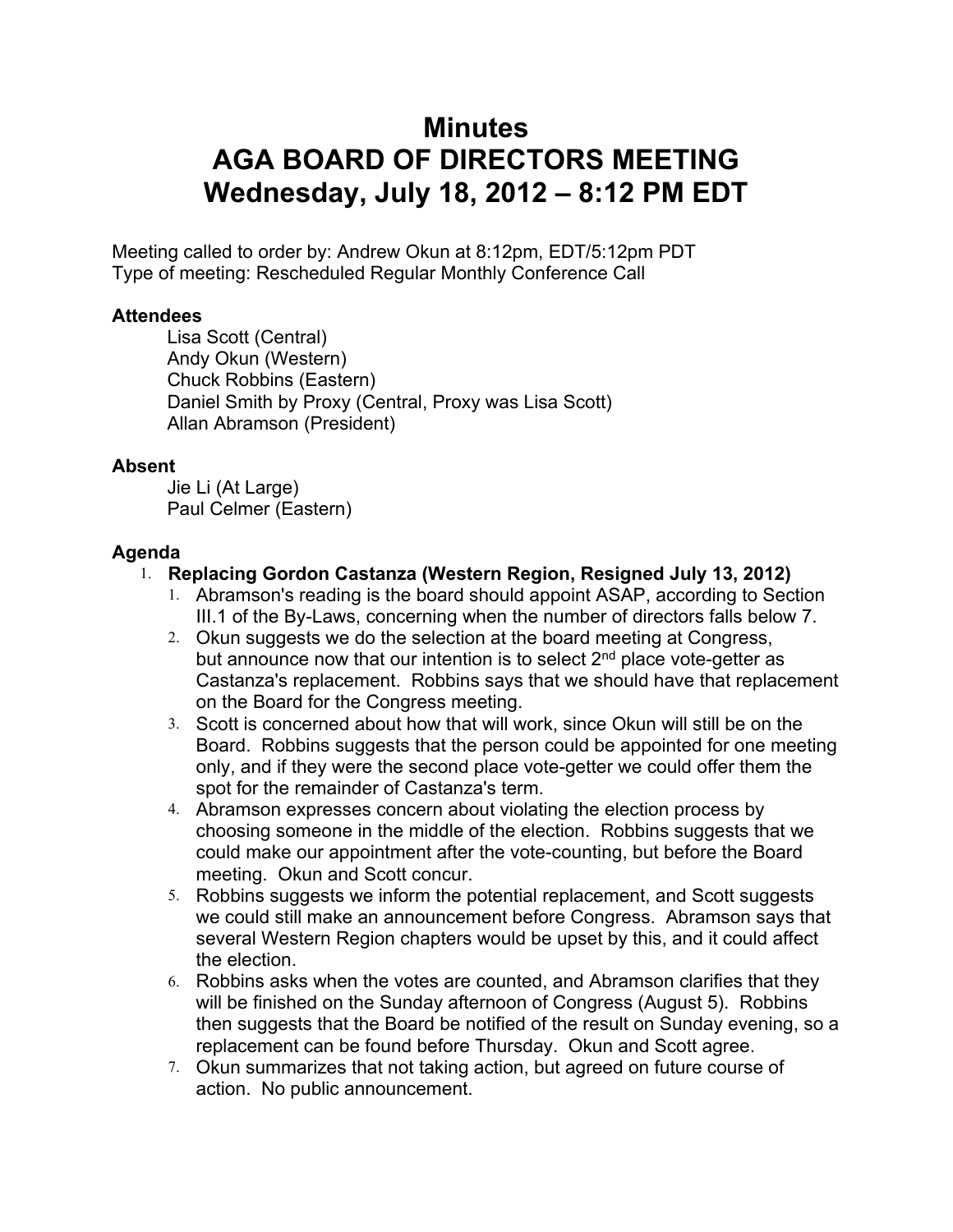- 8. Scott worries that people will want more information in the next 3 weeks, so Okun suggests that the Board announce that we plan to pick Gordon's replacement immediately before the Congress meeting.
- 9. It is agreed to accept new candidates as well as the runners-up in the current election, for increased openness and transparency.
- 10. After discussion, the Board determines that candidates moving into the Western Region are eligible, as long as their permanent residence is in the region and they are nominated by a Western Region resident.
- 11. Abramson asks for an EJ announcement. Okun suggests: "The Board is planning to decide on a replacement for Gordon during the week of Congress, before the AGA Congress Board meeting, and will be considering the unsuccessful candidates and any other interested parties who are nominated."
- 12. Okun asks if Arnold Eudell (Elections) should receive the announcements as well as the board. Scott says he should know that we want results ASAP.

## 2. **Update on Pro System and World Mind Sport Games**

- 1. Pro System
	- 1. Abramson and Okun relate that while it has been easy to fill the first 11-12 slots, it has been difficult to fill the last slots and particularly the alternate positions. Many qualified, invited persons were unable to attend. Currently there are 15-16 participants out of a field of 16, but no alternates.
	- 2. Robbins asks who the weakest player is currently. The invitations are reaching down to the 6.9 dan level, but not yet below.
	- 3. Robbins says 1 alternate may also be enough.
	- 4. Okun suggests that next year it should be easier to get participants because of location, but we may consider an 8 person field. Scott concurs.
	- 5. Abramson says that soon after the Congress, the Board and the President should do a "lessons learned" and make appropriate changes.
	- 6. Abramson explains that it is a 6-7 day tournament, with a combination of single elimination and "best of three" rounds. Robbins suggests a roundrobin next year, if we cut the field.
	- 7. Abramson suggests we separate from the Congress and hold in June in an easy location; Okun and Scott agree.
	- 8. Robbins asks why not consider a winter break? Scott says she doesn't think you can interfere with family time, and people have different spring breaks around the country. Okun says in the middle of the academic year can be a problem because people want to prepare. Abramson says you need many months for prelims, etc.
	- 9. Scott says schools are ending later and later, so you almost have to go to the week before July 4.
	- 10. Abramson says this is a great beginning of the discussion.
- 2. **WMSG update**